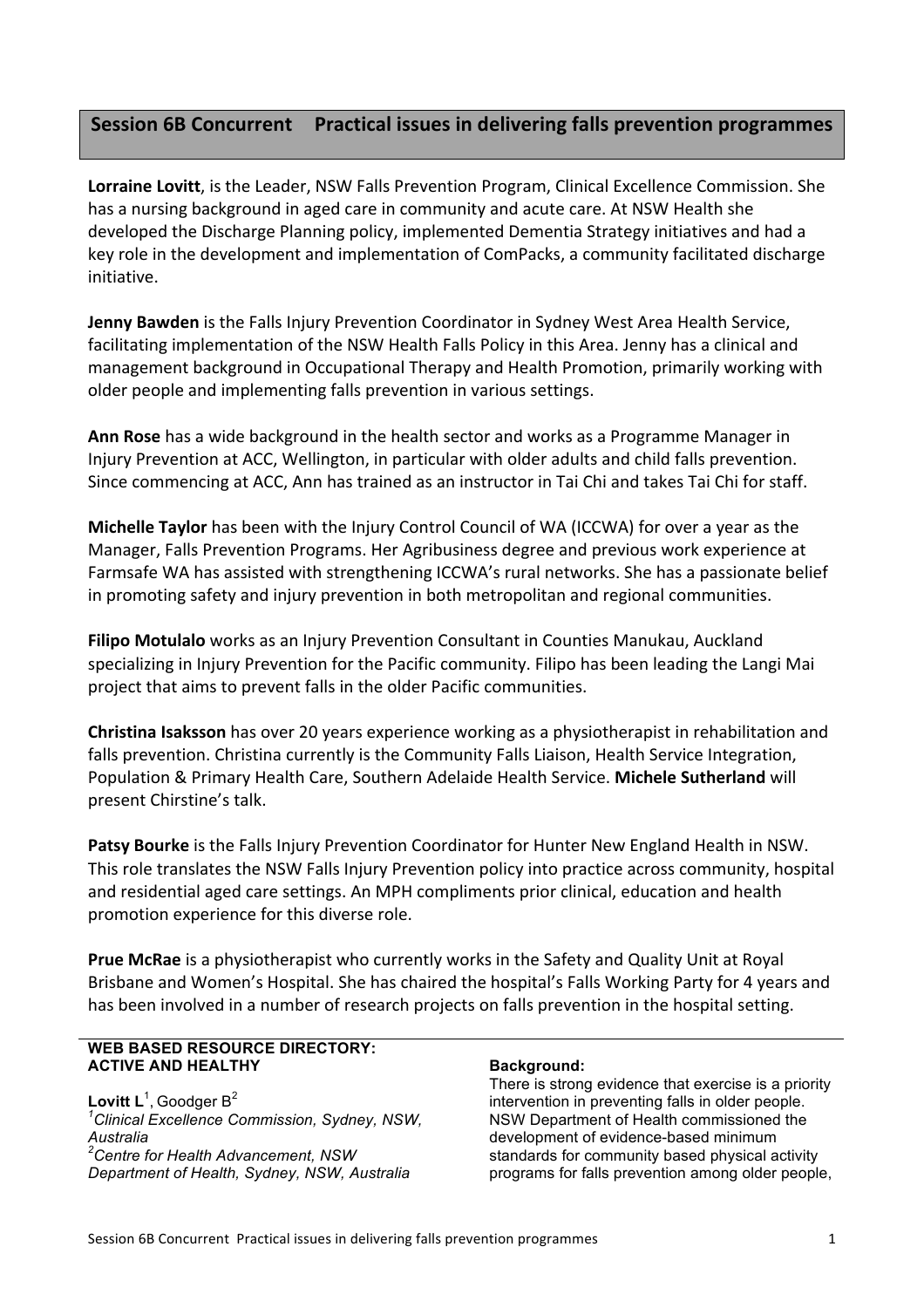based on a meta-analysis of exercise interventions for falls prevention. $<sup>1</sup>$  This included</sup> the type, frequency and intensity of physical activity programs to prevent falls.

To determine what proportion of exercise programs adhered to falls prevention best practice, a review of exercise programs in NSW provided recommendations for service providers.

This review identified the need for a web-based directory of such programs. In February 2010, a project commenced to develop a web-based resource directory of physical activity falls prevention programs. This directory will provide access to falls prevention programs for the general community and health professionals across NSW.

# **Description:**

A web-design company was contracted to build the web-site. Consultation with key experts resulted in the development of an online registration form, an information package with introductory letter, frequently asked questions and registration form mailed to providers, Area Health Services and local Councils in April 2010. The web-site will enable the community and health professionals to identify a falls prevention physical activity program in a local area and general falls prevention information and best-practice guidelines. Newsletters and emails to the provider network will update them on evidence and training opportunities.

#### **Results:**

To date over 300 providers have registered. An expert consultant review accepted 81% in first review and declined 10%. Ongoing programs for the web-site are determined by 'inclusion criteria' established by an expert panel.

# **Conclusion:**

The project will continue to grow the service provider network and will provide comprehensive information about falls prevention and relevant physical activity programs.

#### **Reference:**

1. Sherrington C, Whitney JC, Lord SR et al. Effective exercise for the prevention of falls: a systematic review and metaanalysis. J Am Geriatr Soc 2008;56:2234-43.

# **THE "CHALLENGE": AN EXAMPLE OF SOCIAL MARKETING FOR FALLS PREVENTION**

 $\mathsf{Bawden}\; \mathsf{J}^1$ , Butler  $\mathsf{S}^2$ , Raheb  $\mathsf{S}^1$ , Herrero  $\mathsf{Y}^1$ *1 Sydney West Area Health Service, NSW, Australia*

*2 Anglican Retirement Villages, Sydney, NSW, Australia*

# **Aim:**

To raise older people's awareness of how to prevent fall injury through a local social marketing strategy.

### **Methods:**

A community social marketing approach was selected as this can engage a larger population sample size for a lower per person intervention cost. The intervention – the "Fit & Strong: 65 & Beyond" Challenge – was developed by Sydney West Area Health Service (SWAHS) to raise awareness and encourage participation in four daily health behaviours that help prevent fall injuries among older people:

- Be active engage in 30 minutes of physical activity
- Do balance and strength exercises
- Spend some time in the sun  $-5$  to 15 minutes before 10 am or after 3 pm to optimise vitamin D levels
- Eat dairy foods 3 to 4 serves per day for adequate calcium intake

Participants were provided with an information pack and tools to record their daily participation for the designated period (two to four weeks).

Following a positive experience of the SWAHS Challenge, Anglican Retirement Villages adopted the concept, running their "Better Balance Challenge" for three weeks in April 2010. **Results:**

Over 1200 older people have participated in the SWAHS Challenge and 822 people, mostly independent living unit residents, in the Anglican Retirement Villages Challenge. Of the participants, 66% completed the full three-week program.

Evaluation results indicate that this strategy is acceptable to older people. Most participants increased their knowledge of fall injury prevention and self-reported increased levels of physical activity, balance and strength exercises and intake of calcium and vitamin D. Most participants indicated their intention to maintain these behaviours.

# **Conclusion:**

The Challenge concept is a promising population health strategy for addressing fall injury prevention among older people.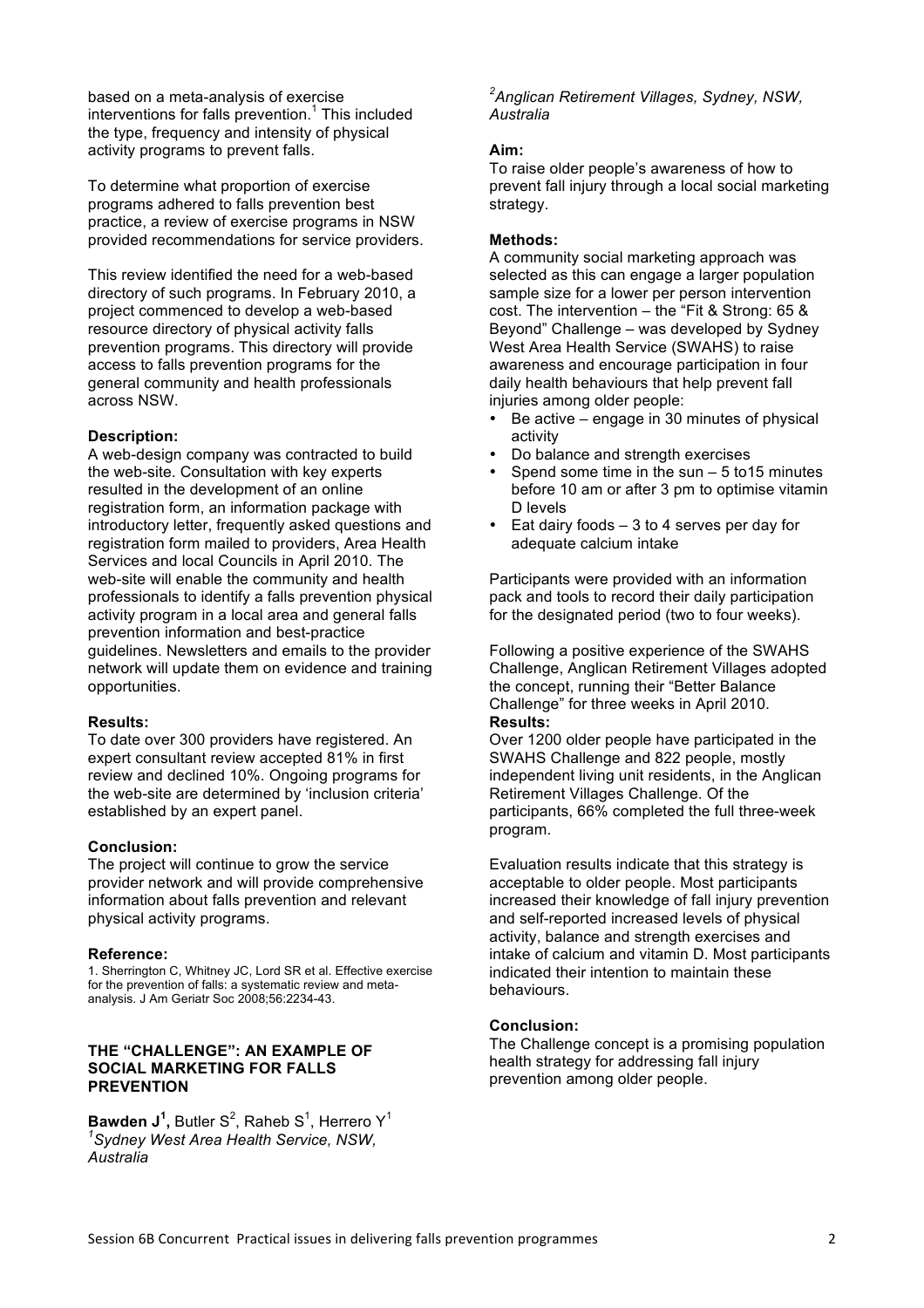# **FROM CONCEPTION TO MATURITY – THE METAMORPHASIS OF ACC'S MODIFIED TAI CHI PROGRAMME**

# **Rose A**

*Accident Compensation Corporation, Wellington, New Zealand*

### **Aim:**

Using the analogy of the story of the Very Hungry Caterpillar by Eric Carle, the development of the Accident Compensation Corporation (ACC)'s Modified Tai Chi programme will be discussed. Over the years, many attempts have been made to gain partnerships with other organisations to achieve sustainability, with very little response.

# **Methods:**

ACC introduced Modified Tai Chi for falls prevention in 1998 when it funded 11 community fall prevention pilot projects with various providers in five areas. So the egg was laid. These projects continued quietly until additional funding from ACC allowed expansion. By the end of 2004, ACC funded Modified Tai Chi delivered twice a week for 20 weeks in 23 areas throughout New Zealand. So the caterpillar had hatched.

ACC contracted a Master Tai Chi trainer to provide training for instructors. In 2007, ACC conducted a national tender to increase the number of providers throughout NZ and to gain consistency of delivery. Forty Modified Tai Chi providers were secured and instructor training increased to enable the providers to deliver the programme. And so the chrysalis formed. Following this, ACC commissioned Auckland University of Technology to evaluate the programme which commenced in 2006 and completed April 2009.

#### **Results:**

This research, along with international research led to the decision to change the delivery of the programme to once a week for 16 weeks from December 2009.

#### **Conclusion:**

ACC has delivered Modified Tai Chi to over 35,000 people and has seen many of its providers commence their own classes. Other providers have set up independently of ACC and instructor training has been offered to ensure sustainability. With over 700 trained instructors the programme has reached maturity….it is ready to fly.

### **DEVELOPING FALLS PREVENTION RESOURCES FOR THE ABORIGINAL POPULATION IN WESTERN AUSTRALIA**

# **Taylor M**, Page T, Butler S

*Injury Control Council of Western Australia, Perth, WA, Australia*

# **Aim:**

To develop evidence based and culturally appropriate falls prevention resources for the community dwelling Aboriginal population in Western Australia. The WA Falls Network identified this as a priority area for resource development as current community based falls prevention resources were inappropriate for use with this population due to their cultural, social and linguistic differences, health status and health service needs.

# **Methods:**

A needs assessment and stakeholder consultation was conducted with Aboriginal Health Workers from the Kimberley and South West regions of WA and the Department of Health WA Falls Network to determine the top resources required for development. Initially two separate resources were to be developed, one for use in the Kimberley and the other for the South West of Western Australia.

Working parties and reference groups were established and Aboriginal people from the Kimberley and South West were consulted with to guide the development of the resources format, content and method of dissemination as well as to ensure the resources were based on evidence and best practice guidelines. The development of the South West resource was finalised in June 2010. After consultation with a number of people in the Kimberley, a pre-existing resource for this region was identified and the decision was made to collaborate with the author to disseminate this resource.

#### **Results:**

Due to the feedback from the needs assessment surveys and collaboration with community members and Aboriginal Health Workers, a speaker's kit was developed for health professionals to use when educating their clients on falls prevention.

### **Conclusion:**

The establishment of population specific and culturally appropriate falls prevention resources provides a consistent and coordinated approach to informing the Aboriginal population of the contributing risk factors to a fall and some of the strategies to assist in the prevention of a fall.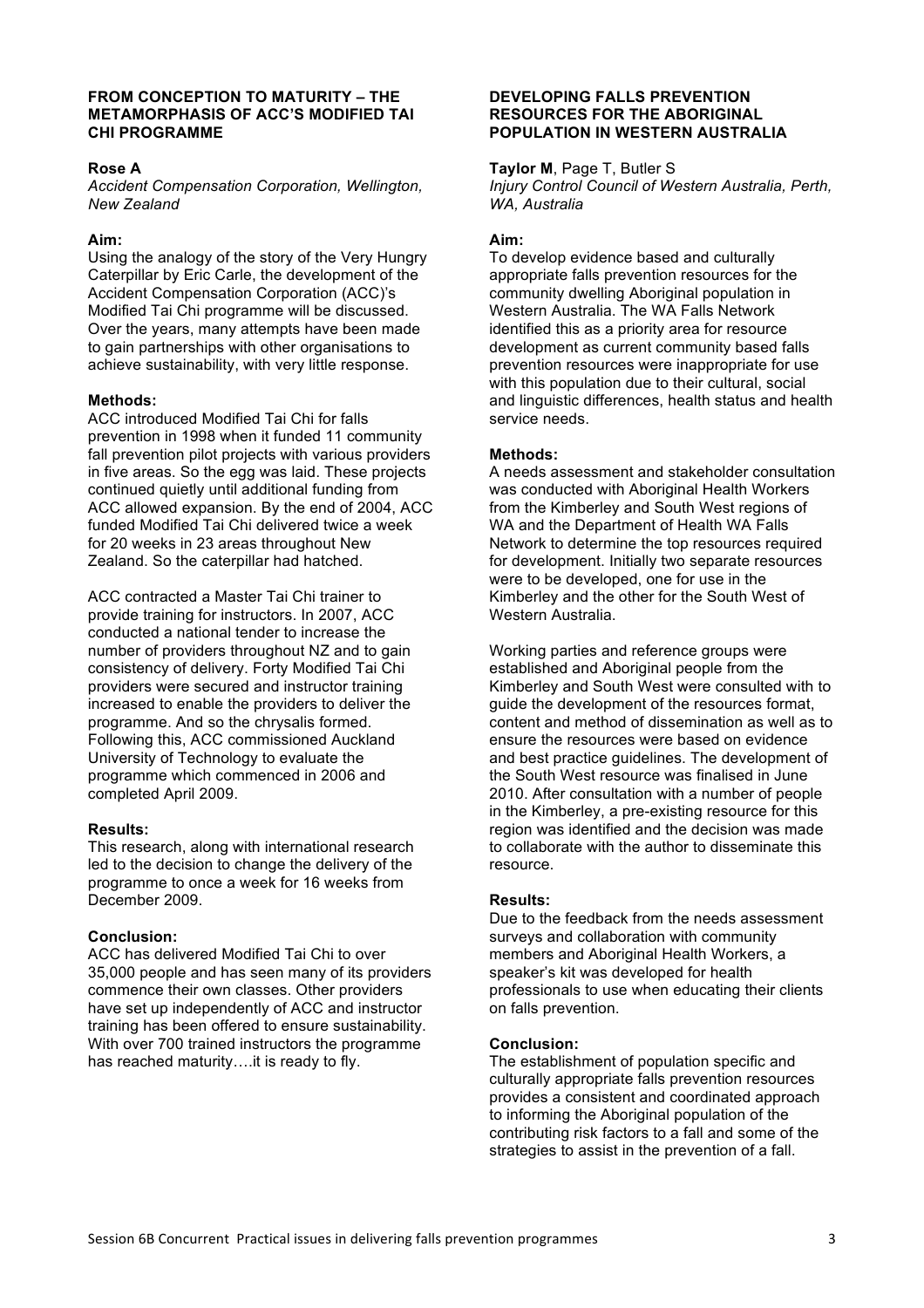# **LANGI MAI – FALL PREVENTION FOR PACIFIC OLDER ADULTS**

**Motulalo F**, Ager L

*Accident Compensation Corporation, Manukau City, New Zealand*

# **Aim:**

In New Zealand, falls are the leading cause of injury-related hospitalisations for persons aged 65 years and over. A range of older adult falls prevention programmes such as Modified Tai Chi has proven to be popular with mainstream older New Zealanders. However, they have received a poor response and up take from the isolated and difficult to reach Pacific immigrant community within New Zealand.

Within the Pacific community there is a rich and diverse culture of traditional song and dance. Many of these songs have actions and dances of varying degrees of physical exertion. The Langi Mai programme was created to encourage older Pacific adults to dance regularly to these cultural and tradition based songs in order to improve their muscle flexibility and lower limb strength.

# **Methods:**

Manukau City in South Auckland, New Zealand has the world's largest Pacific population. Between July 2009 and November 2009 a pilot project was delivered in three Tongan and three Samoan communities across South Auckland.

The target groups were older Pacific adults aged 55 years and over. The pilot ran for 15 weeks with a step test assessment taken at the start and on completion of the pilot.

#### **Results:**

Results from the pilot have shown not only good improvement in muscle flexibility and lower limb strength but a re-awakening of identity and a sense of self worth.

#### **Conclusion:**

A major factor to the success of Langi Mai was the way the participants embraced the programme and actively participated in it. Langi Mai was more than just an exercise programme, it evoked a sense of identity and reinforced the role of the older Pacific adult to pass on the dance traditions to the next generation.

# **AN INNOVATIVE APPROACH TO COORDINATION OF FALLS PREVENTION SERVICES IN SOUTHERN ADELAIDE**

**Isaksson C**<sup>1</sup>, Findlay F<sup>1</sup>, Stewart M<sup>1</sup>, Walters J<sup>1</sup> *1 Southern Adelaide Health Service, Bedford Park, SA, Australia*

### **Aim:**

With an ageing population there are greater numbers of older people with chronic conditions and co-morbidities who are at risk of physical decline and increased likelihood of falls. Evidence indicates with screening, comprehensive assessment, referral to, and participation in appropriate falls prevention interventions the Older Person can optimise their physical function and reduce risk of falls.

A lack of comprehensive assessment, poor knowledge of service availability and service coordination and no follow up for the Older Person was identified in the Southern Adelaide Region. The Pathways to Independence (PTI) Program was developed in response to these issues.

# **Methods:**

PTI targets people with early physical decline identified through a systematic screening process in 3 hospitals, SA Ambulance Service (SAAS) and the region's General Practices with referral via a common entry point.

An innovative approach to identifying clients who have fallen at home and been attended to by the Ambulance Service but not transported to hospital, has also been implemented – a group that would previously have "slipped through the gaps".

Agreements with multiple community service providers has enabled a collaborative approach to falls prevention in this region using an agreed common assessment tool to provide comprehensive in home safety assessments and falls risk screening. Appropriate services or interventions are recommended and monitoring and support is offered for up to 6 months.

#### **Results:**

There were 270 clients who received the PTI home safety assessment and falls risk screen in 2008-2009. Available data on 12 months pre intervention and 12 months post intervention for these clients, demonstrates a 79% reduction in falls related admissions.

#### **Conclusions:**

This paper will outline the Pathways To Independence Program, including outcomes measures and what we have learned to date.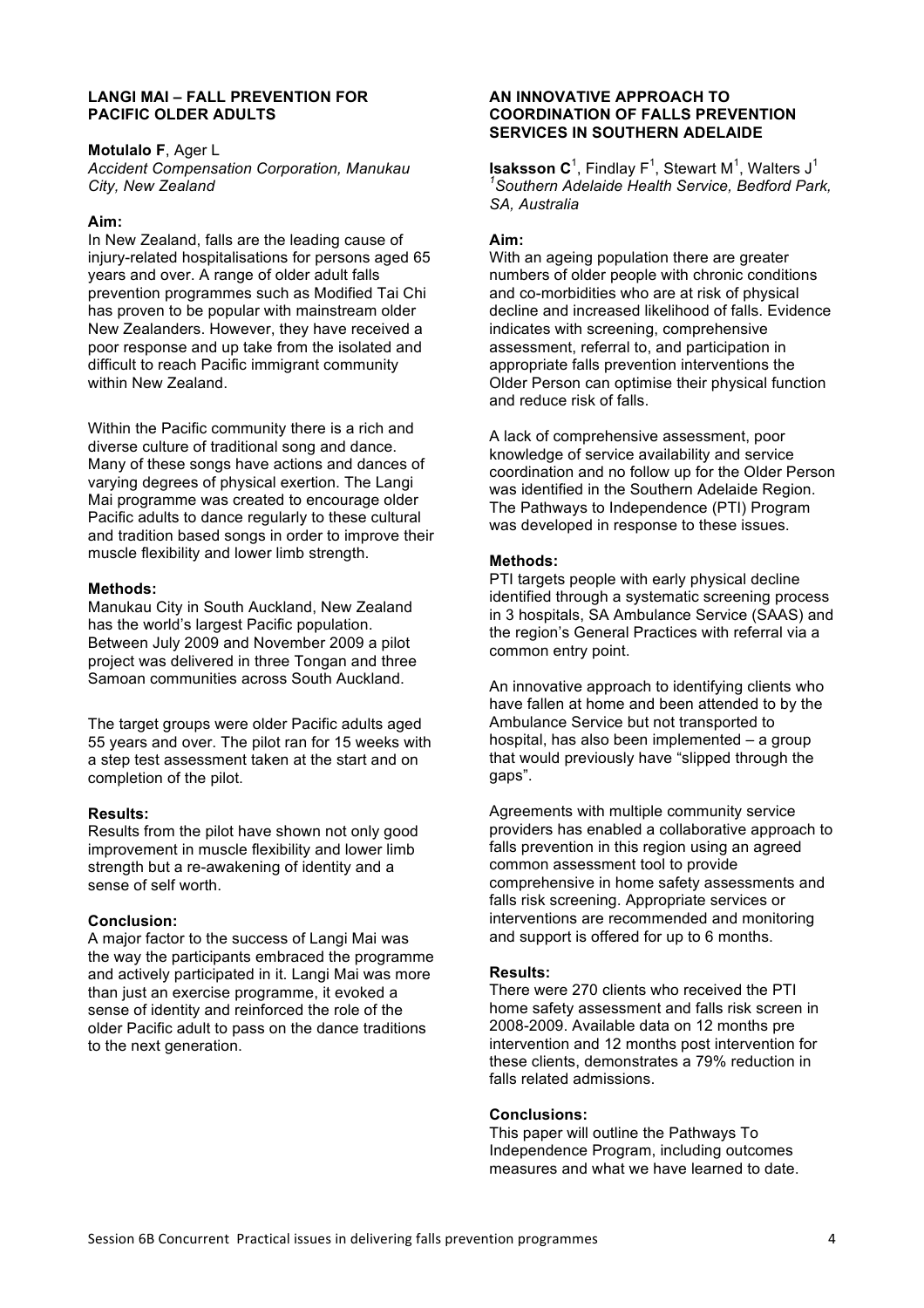#### **References:**

1. Blackberry I, Galvin P, Bingham A et al. A literature review on falls prevention for older people presenting to Emergency Departments following a fall: Effective approaches and barriers to best practice. Report by the National Ageing Research Institute (NARI) to the Australian Government Department of Health and Ageing 2007.

2. Logan PA, Coupland CA, Gladman JR et al. Community falls prevention for people who call an emergency ambulance after a fall: randomised controlled trial. BMJ 2010;340:c2102.

# **ENHANCING OLDER PERSONS' INDEPENDENT COMMUNITY LIVING IN HUNTER NEW ENGLAND HEALTH, NSW**

**Bourke P**<sup>1</sup>, Licata M<sup>1</sup>, Perfrement C<sup>2</sup>, Janssen H<sup>2</sup> *1 Hunter New England Population Health, Tamworth and Newcastle, NSW, Australia 2 HACC and Disabilities, Hunter New England Health, Tamworth, NSW, Australia*

#### **Aim:**

To develop programs that promote independent living for community dwelling people aged 65 and over within Hunter New England Health (HNEH), in northern NSW. The NSW Health Policy<sup>1</sup> and Australian guidelines<sup>2</sup> provide fall injury prevention best practice evidence. Guided by these key documents, HNEH is building capacity for early identification and referral to appropriate services to maximise self care for those at risk.

#### **Methods:**

Relevant strategies within the HNEH Fall Injury Prevention plan include:

- Increased access to physical activity programs that include challenge to balance and improved muscle strength to reduce falls risk.
- Standard screening and assessment protocols for early identification of actual and potential risk factors.
- Partnerships with Ageing, Disability and Home Care (ADHC) and Home and Community Care (HACC) services to develop interventions for frail older people.

#### **Results:**

- Increased number of physical activity providers and across more communities; registration of older persons training module with Fitness Australia; partnerships to deliver training and business support to rural providers in areas of high need.
- Standard screening and assessment protocols across all HNEH sites; innovative Emergency Department follow-up, Stepping On program grant.
- Get Active New England program in partnership with New England Home and Community Care (HACC); falls prevention education for Hunter HACC service providers.

#### **Conclusion:**

Through partnerships within HNEH and with service providers across a large geographic area. the capacity for programs that enhance home based living for older people has commenced and will continue to expand.

#### **References:**

1. NSW Department of Health. Management policy to reduce fall injury among older people: Detailed strategies and performance requirements 2003-2007. North Sydney: NSW Department of Health; 2003. Available from: http://www.health.nsw.gov.au/policies/PD/2005/pdf/PD2005\_3 53\_36-97.pdf (accessed 27 Sept 2010). 2. Australian Commission on Safety and Quality in Health Care. Preventing falls and harm from falls in older people: Best practice guidelines for Australian hospitals, residential aged care facilities and community care 2009. Available from: http://www.safetyandquality.gov.au/internet/safety/publishing.n sf/Content/FallsGuidelines (accessed 27 Sept 2010).

### **NOT ANOTHER TOOL – SUPPORTING BED SETUP DECISIONS IN FALLS PREVENTION**

# McRae P<sup>1,2</sup>, Chari S<sup>1,2,3</sup>

*1 Queensland Health, Royal Brisbane and Women's Hospital, Brisbane, QLD, Australia 2Queensland Falls Injury Prevention Collaborative, QLD, Australia 3 Monash University, Melbourne, VIC, Australia*

#### **Background:**

Falls from bed or at the bedside are common in the hospital setting. A recent systematic review advocated individualised decisions on bed-rails and bed heights over the use of wholesale strategies. However, translation of this into practice has proven difficult. Consequently, various tools have been devised to aid decisionmaking related to bed setup. However the Royal Brisbane and Women's Hospital uses an integrated patient risk assessment process with a supported clinical judgment model for falls prevention. Available decision tools on bed rails and bed heights were found to articulate poorly with this model due to their inherently reductionistic approach and reliance on a 'tool' to generate a decision.

#### **Aims:**

The aims of this pilot study were 1) to develop an integrative model to support individualised patient centered decisions when considering bed setup; 2) to test the model with a focus group of nurses to clarify whether this model was perceived by staff to enhance their clinical judgment on bed setup and considered transferable to practice.

#### **Methods:**

A model was developed using a 'key principles' approach (being patient centric, design aware and consequence aware). Pre- and post-session surveys were completed to measure the